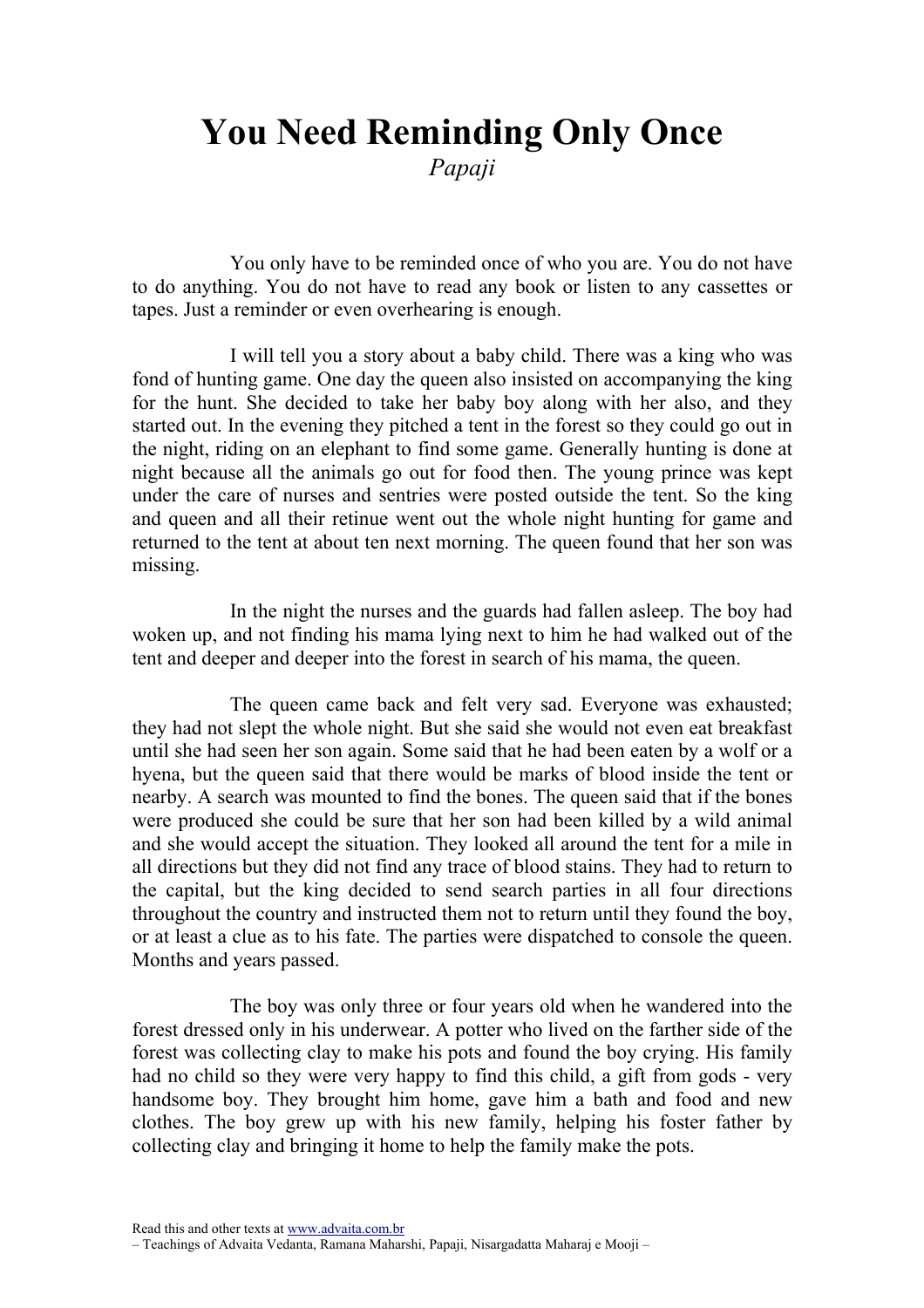Twelve years passed and the teams of police were still searching for the prince. One search party was very thirsty so they stopped at a well where this boy was collecting water to take home to his family. The policemen saw the boy with a bucket and asked him for a drink. He gave them a cup of water and they were thankful. "What is your name?" they asked the boy. "My name is Junglee." he replied. Junglee means forester in Hindi. The family gave him this name because they found him in the jungle.

The police were very shrewd. They asked him, "This is very rare name. We have never heard of anyone with the name Junglee before. Who are your parents?" "Our house is over there. We make pots. My parents are at home," replied the boy. That was all he could say - he had forgotten all about his past. They were very suspicious about this boy's name. They wanted to see his parents and find out why they named him Junglee. Seeing the police party the parents became very afraid.

They asked the father, "Who is this boy?" "He is our son," came the reply.

"Is he your son? When did you beget him?" they asked. So the potter told his story: "About 12 years ago I was walking to the forest to fetch some clay and this boy was crying. I brought him home and for the last 12 years he has been with us. He is not our son but we have brought him up with great love and care because we didn't have a child of our own." So the policemen explained what had happened and who this child was, and the boy could overhear the entire conversation. Finally the police told the boy to come with them and they would take him to the king. The foster father was only crying out in fear, "It is not our fault, it's not our fault. We have found the boy."

At that point a party of boys arrived to call Junglee for a game which they had all left unfinished from the night before. "Come, Junglee. Come to finish the game we did not finish last night." This boy had only overheard what the police had said to his father. "Do you know that he is the prince?" They had said, "He is the prince. Come with us and you will be rewarded. You have no reason to fear." The boy only overheard the conversation, that is all, but he turned to his friends who were calling him to play and told them, "Shut up! I'll have you arrested by my police! Keep quiet or I'll have you arrested!" He became the prince by simply overhearing what had been said. He did not mediate to become a prince nor did he read any sutra or any book. He simply overheard the truth of his situation from an authority and immediately he became the prince.

Once you hear from an authority that you are *That*, it is quite enough. You do not need anything more. Overhearing the words of an authorized source is enough to know the truth. But not all who hear the truth respond in the same way. Some are very sharp witted - they are like camphor touching a flame. All is over, nothing is left. They belong to a very superior quality of seeker - in going to the teacher, once they touch the word and the ego is destroyed like camphor.

Read this and other texts at www.advaita.com.br

<sup>–</sup> Teachings of Advaita Vedanta, Ramana Maharshi, Papaji, Nisargadatta Maharaj e Mooji –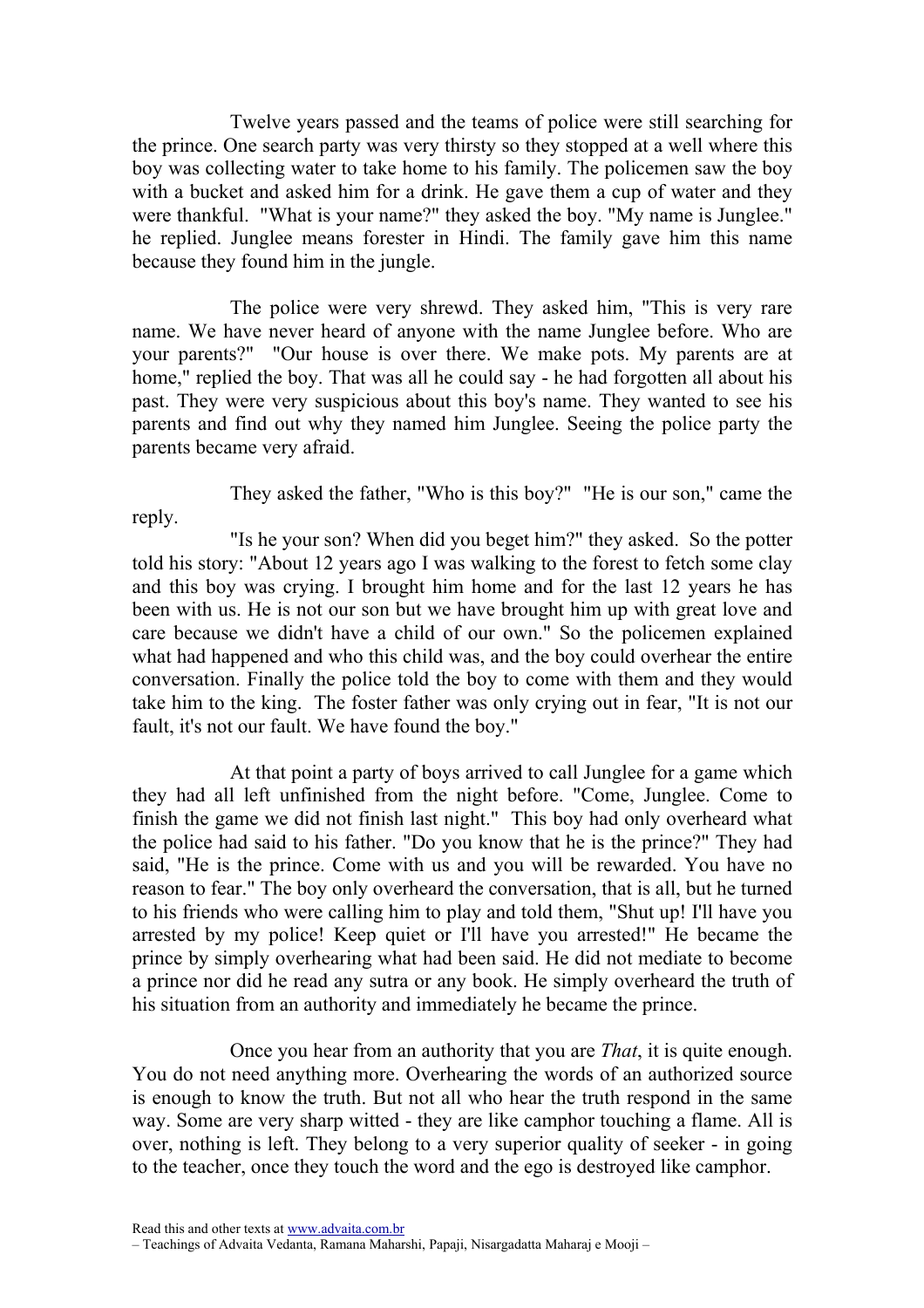Others are like firewood - they will also be gradually consumed. They belong to a second type of person, a middle quality. The third type also touches the fire and they take some time to burn and to become fire itself. Those are the ones who are postponing, taking their time. They will also become the flame itself but it will take some time because they are busy deciding. They are like children who make sand castles on the beach and get lost in their play till the high tide comes. Some wise children see that their mother is waiting and kick over what they have built with double pleasure and meet their mother before the high tide comes. Everything will be swept away by the high tide. Before it comes it is better to return home, your mother is calling. The third type is that category which does not move - they are like stone. If you put a stone in the fire nothing will happen. The stone will remain a stone - there will be no ignition.

There are these three categories, and all three categories are represented here in this satsang, and in the world: tamasic, rajasic, and sattvic. All need to be free. Some have a burning desire of freedom - they need to meet a teacher only once. A perfect teacher and a perfect longing for freedom is all that is needed. Some who come to see me here say, "I have it! I got it! But now I cannot decide whether to leave you or whether to stay longer to stabilize what I have got." There is no question of stabilization here. One glimpse of atman is enough to give you light. One glimpse is more than enough.

A small window is enough to allow the rays of the sun to come into the room. A small hole is enough to allow you to expose your face to the sun. That light is quite enough to bring you home. Some people wait here and say they might lose what they have gained. I tell them that you will surely lose what has been gained. But how can you lose anything which you have not gained? When you have nothing in your pocket how can you lose it? You do not have to gain anything. You have come to lose all the burdens that you have been carrying on your shoulders since 35 million years.

There were once two teachers in China with ashrams about 500 miles apart. People used to travel from one ashram to the other. One teacher was preaching that it was necessary first to purify the mind like a mirror - to wipe the dust from the mirror so that you could see your face clearly. He had a great following. His students all got involved in cleaning the mirror for their whole lifetime. The other teacher on the other side of the mountains had a very different teaching. He did not say anything about any mirror to be cleaned. The first teacher did not understand: If the mirror is not cleaned, if there is dust on the mirror, if there are weeds in the lake, how can you see your own reflection? So he sent one of his closest students who was supposed to have grasped the teaching, to go and find out what the other teacher was teaching. He had full confidence in this student. The man arrived in the other monastery.

The disciples of the second teacher came to the master. "Some people say this man is a very confident student, number one after the teacher.

Read this and other texts at www.advaita.com.br

<sup>–</sup> Teachings of Advaita Vedanta, Ramana Maharshi, Papaji, Nisargadatta Maharaj e Mooji –